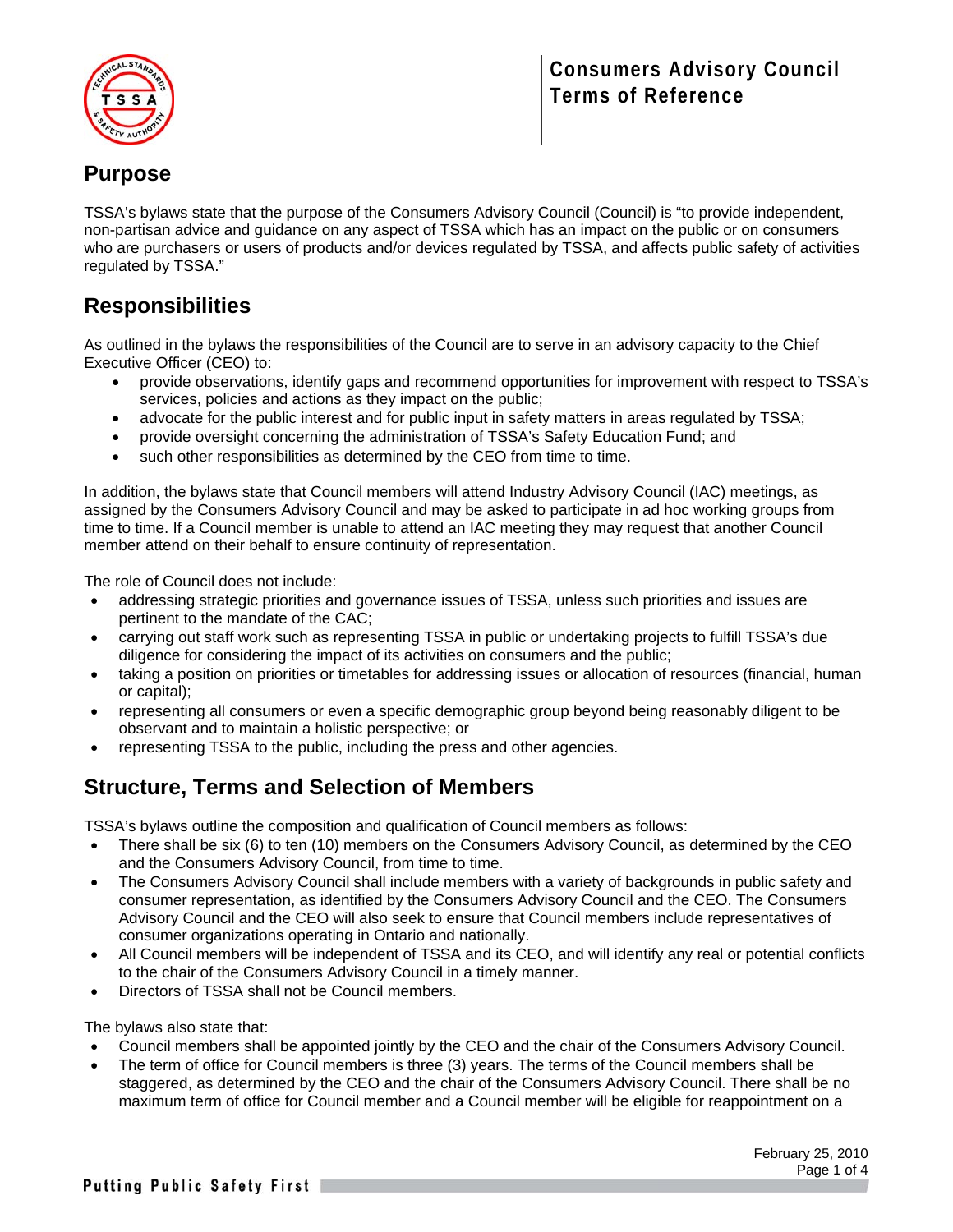

consecutive basis thereafter, provided that such Council member continues to meet the qualification requirements to be a Council member.

New members may be proposed by the Council or the CEO and will be reviewed and approved by existing Council members. In particular, Council members may assess proposed members to determine whether they are and would be perceived to be independent of TSSA's regulated customers.

Term renewal will be at the joint discretion of the Council Chair and TSSA and will be based on member attendance, participation, currency of experience and ability to replace.

# **Chair Election, Term and Responsibilities**

The bylaws require that the "the Consumers Advisory Council shall by resolution elect a chair from among its members." The Chair will serve a three year term. Following the completion of each term as Chair, an election process will be held. Incumbents may serve subsequent terms if elected by their council peers. TSSA will participate in the nomination and election process with one vote. The Council may also select a Vice Chair to act for the Chair, when he or she is unable to address their responsibilities. In addition, the Chair or Vice Chair may attend an IAC meeting when a Council member is unable to attend.

The council chair is responsible for:

- presiding over meetings when present;
- appointing a Council member to act as chair in his/her absence;
- setting meeting agendas in consultation with TSSA;
- representing the Council at official functions;
- serving as a member of the Committee of Council Chairs;
- recommending new members to Council in consultation with TSSA;
- ensuring actions of the Council are in accordance with the Council strategy and the terms of reference;
- reporting to TSSA's CEO on issues of relevance, including the annual advisory council report; and
- addressing issues of non-performance of individual Council members.

#### **Remuneration and Expenses**

The bylaws state that:

Council members will receive a per diem remuneration for attendance at meetings as a Council member, including attending meetings of the Industry Advisory Councils as assigned, and be reimbursed for reasonable expenses properly incurred by them in attending meetings. Council members may decline to receive the per diem and TSSA may make a representative contribution of the per diem amount to its Safety Education Fund.

Council members receive meeting fee of \$250 and the Chair received a \$500 meeting fee when acting as the Chair. The level of meeting fees are reviewed on a biennial basis.

### **Member Expectations**

Council members are expected to:

- review all materials provided in advance of each Council meeting such that they can be full participants in the meeting;
- participate as a member in the IAC to which they are assigned;
- keep abreast of community issues pertaining to areas under the jurisdiction of TSSA;
- be sufficiently familiar with TSSA's current and evolving activities such that they can understand such activities and identify consumer issues warranting consideration;
- be responsive to questions posed by TSSA seeking a consumer perspective;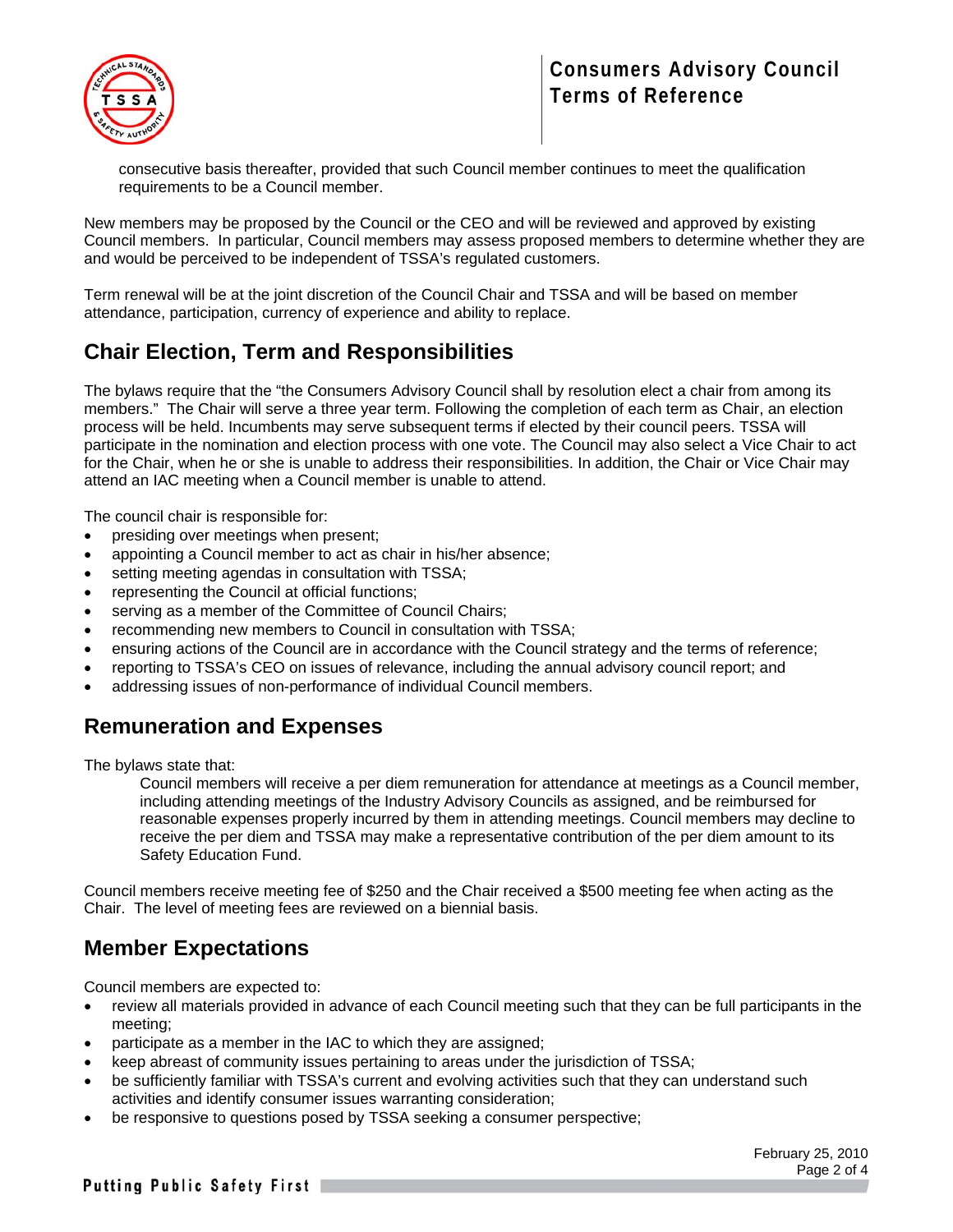

- raise and explain consumer concerns and potential issues and educate TSSA and industry partners about such consumers from a consumer perspective; members who have expertise to share, are encouraged to extend this educational role to the Council and partners of TSSA when appropriate and advantageous; and
- reiterate or revisit issues that remain of concern after initial presentation, recommendation, consideration and response.

Council members expect that TSSA will:

- consider the consumer and the public interest in its business activities, services and products; and
- utilize its resources to evaluate consumer interests on its own initiative and as raised by Council members, as deemed appropriate and beneficial.

#### **Meetings**

The Councils meet three times per year. Additional meetings may be called at the request of the Chair, or four or more of the members of the Council.

Meeting agendas and supporting material will be sent to each member ten business days in advance of the meeting date. Minutes will be distributed approximately three weeks after the meeting following a review by the Chair. Following the Chair's approval, draft minutes of the meeting will be distributed to members and will be posted on the TSSA website.

# **Council Reporting**

As the Council advises the CEO, it will provide the CEO with an annual report to communicate key accomplishments and concerns, if any, of the council that occurred during the fiscal year.

Reports are to be prepared by the Council Chair and submitted to the CEO following the end of the fiscal year. TSSA administrative support is available to mitigate the administrative burden on the Chair. The CEO will present an unedited copy of the report to the Board of Directors for their information.

The purpose of the annual advisory council reporting process is to:

- facilitate comprehensive disclosure;
- reinforce TSSA's commitment to transparency and public accountability; and
- provide the CEO, and where appropriate the Board of Directors, the opportunity to review the relationship with, progress and effectiveness of the Council, and TSSA's ability to support the activities of the Council.

Analysis of the information presented in the reports will be conducted to identify key trends or common issues that require further action.

When appropriate, Council Chairs will have the opportunity to present in person key or critical issues to the Board. Criteria applied to assess the need to escalate issues to the Board include:

- current channels to communicate and effect resolution of key issues have failed; and
- public safety is / will be hindered without issue resolution.

### **TSSA's Commitment of Support**

TSSA will provide the Council with necessary and appropriate information to allow the Council to fulfill its mandate. In particular, TSSA will regularly report on:

- safety trends and incidents;
- specific incidents and responses;
- proposed and ongoing public education initiatives;
- public complaints regarding TSSA and their handling;